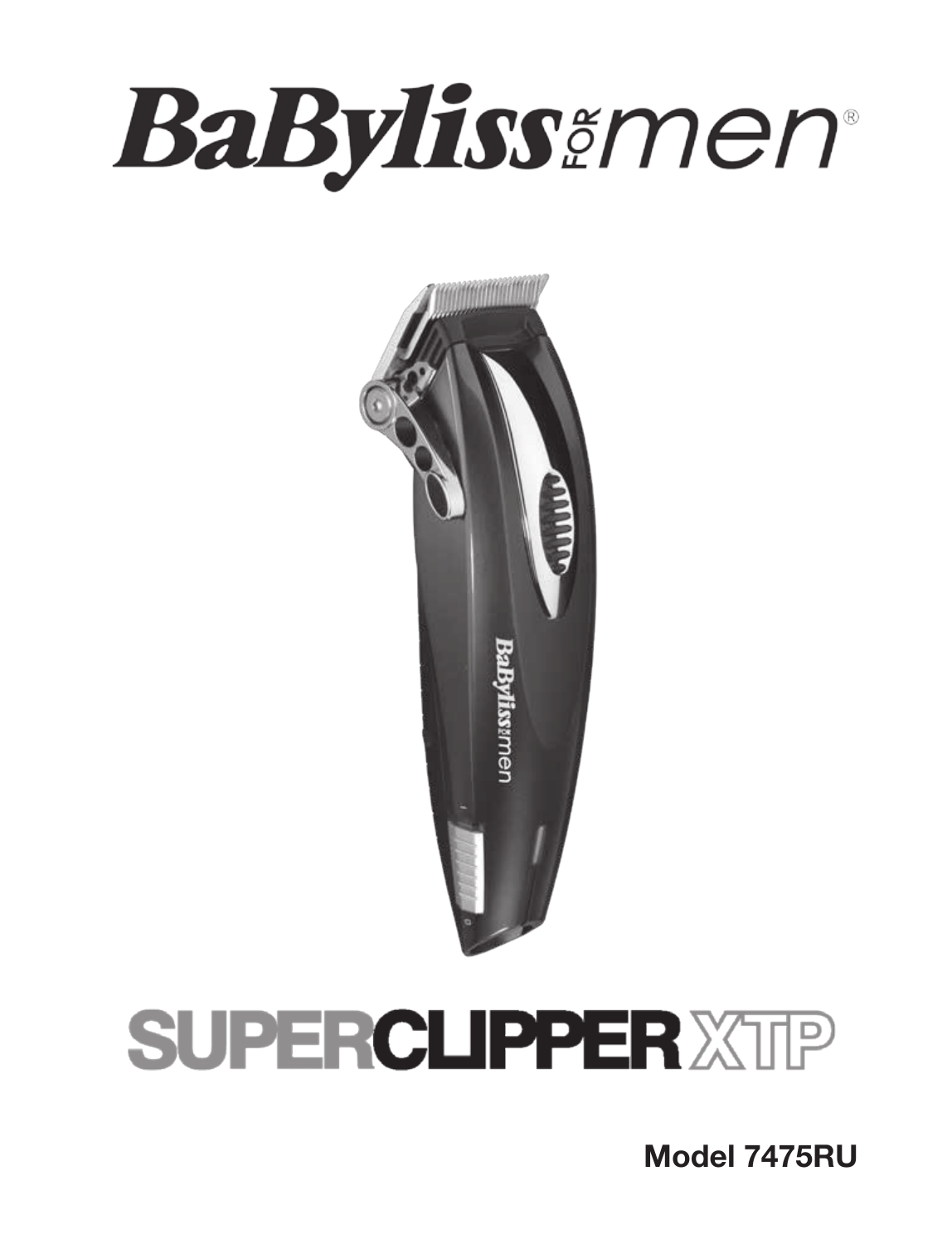# **BaByliss***imen*

#### SuperClipper XTP

The BaByliss for Men Super Clipper XTP is a professional grade hair clipper with Japanese hardened steel blades for an effortless and precise cut. XTP technology produces an extra powerful lithiumion charging system and extra long power performance for reliable cordless use and exceptional results.

#### FEATURES

- Mains or Cordless operational clipper use corded for continuous power whilst plugged into the mains or use cordless for total flexibility and control.
- Lithium-ion technology with lightweight DC motor for powerful cutting action and sustained power performance.
- Precision engineered high grade hardened steel blades with unique super sharp cutting angle for smooth, effortless cutting.
- Lightweight for easy handling during use.
- Fine cut adjustment taper control for a high quality even finish.
- An extra powerful lithium-ion charging system for a 2 hour charge and an 85 minute run time.
- 30 Minutes quick charge for approximately 30 minutes of use.
- Grades zero to 8 for a variety of different lengths and styles.
- Left and right ear taper comb quides.
- Cleaning brush.
- Lubricating oil.
- Hard storage case.
- 5 year guarantee.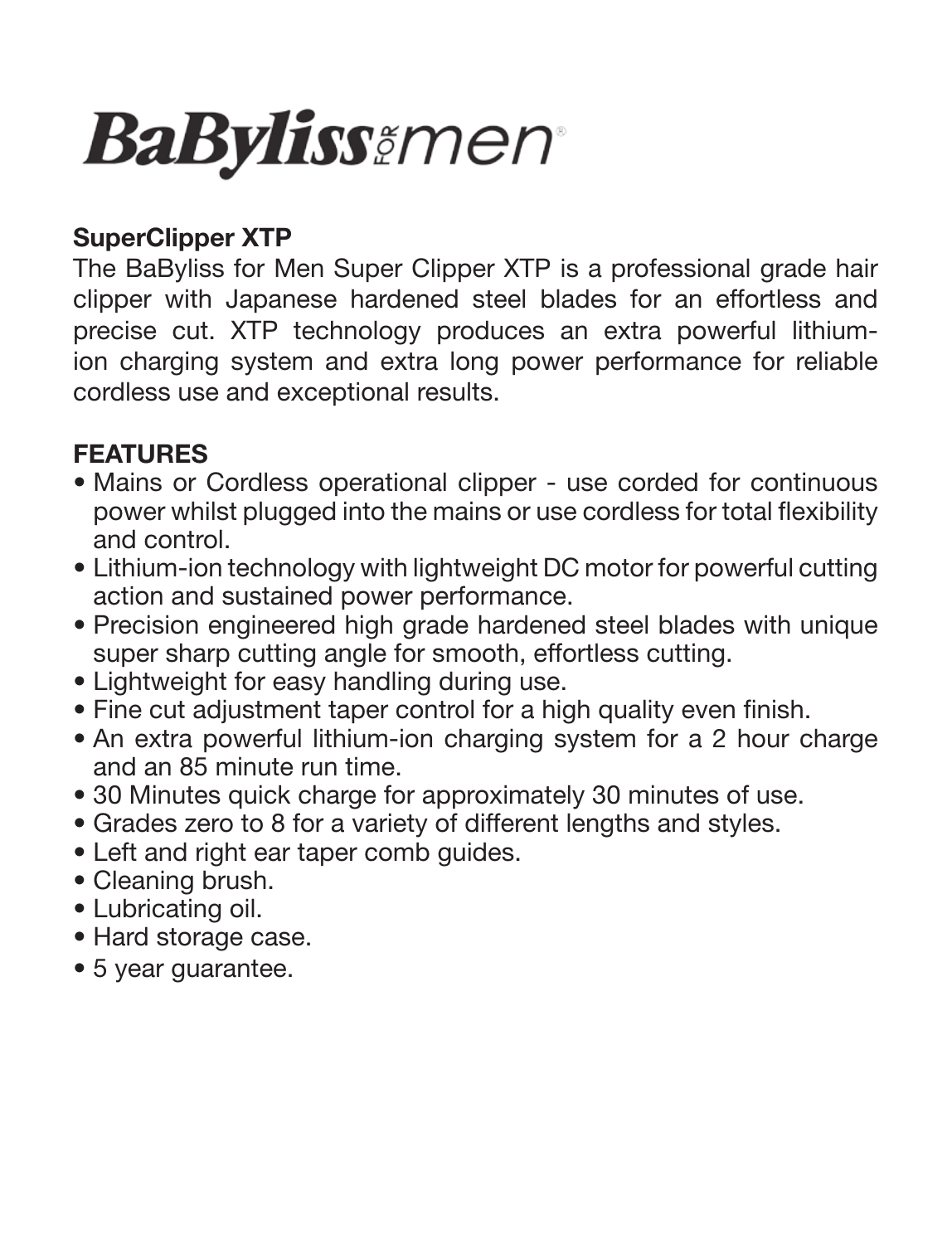## SAFETY CAUTIONS

• This appliance should only be used as described within this instruction book. Please retain for reference.

### IMPORTANT CHILD SAFETY

WARNING! Polythene bags over the product or packaging may be dangerous. To avoid danger of suffocation, keep away from babies and children. These bags are not toys.

## IMPORTANT SAFETY

- Do not use this appliance near water contained in basins, bathtubs or other vessels.
- Do not immerse the appliance in water or other liquids.
- Always inspect the appliance before use for noticeable signs of damage. Do not use if damaged or if the appliance has been dropped. In the event of damage contact the Conair Customer Care Line (refer to UK After Sales Service section for further information).
- Only use the attachments supplied with this appliance.
- Do not leave the appliance unattended when switched on.
- Do not place the appliance on any surface whilst in operation.
- Special care is required when using the appliance close to the ears, eyes and face.
- This appliance should not be used by adults whose reduced physical, sensory or mental capabilities, or whose lack of experience and knowledge, might cause a hazard, unless they have been correctly instructed to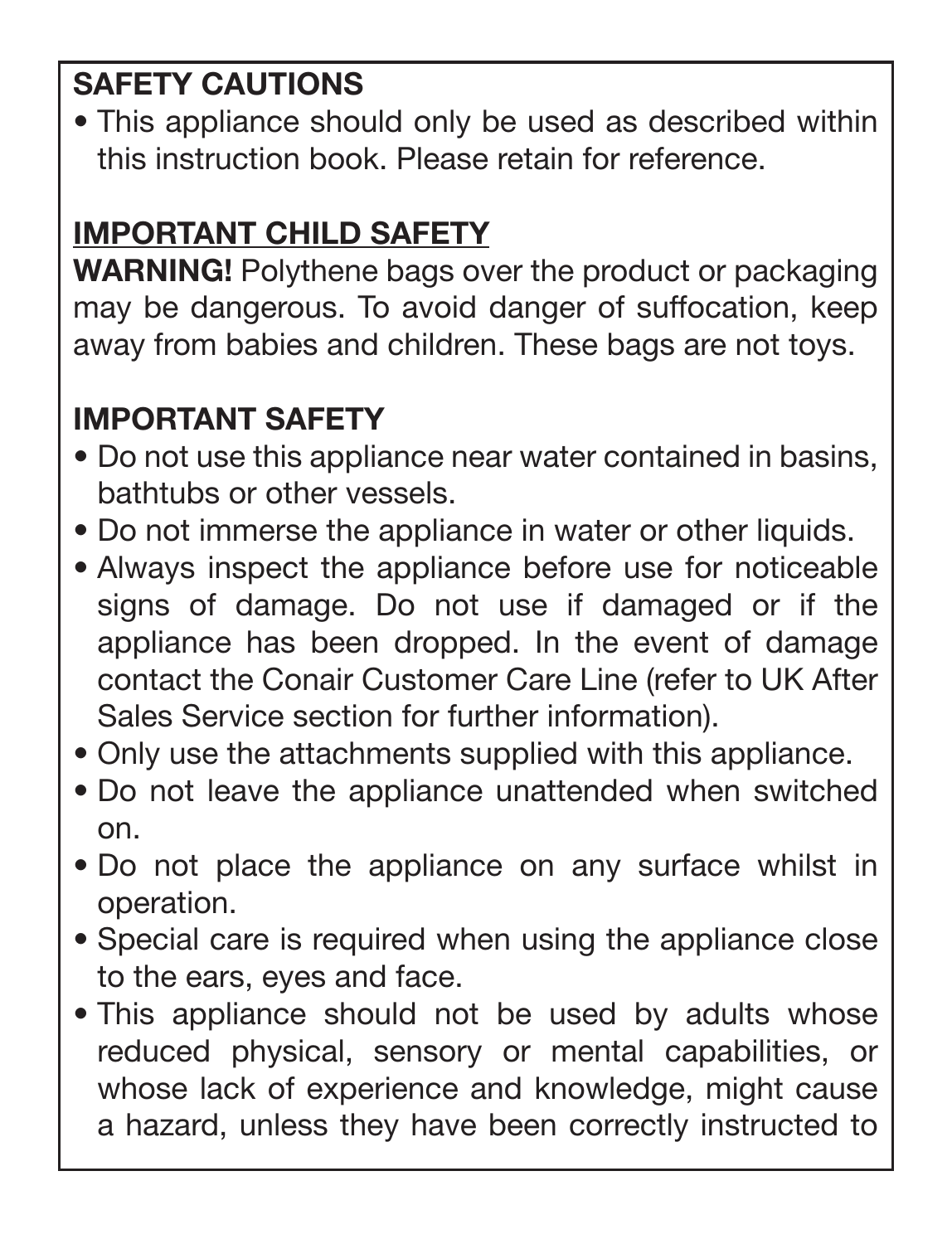understand the safe use and hazards involved and are adequately supervised.

- Careful adult supervision is required when this appliance is used on or near children. Do not use on very young children.
- This appliance should not be used, cleaned or maintained by children. Keep out of reach of children.
- Always ensure that this appliance is kept out of the reach of children at all times, particularly during use and whilst cooling.
- Allow the appliance to cool before storing away.
- This appliance complies with the requirements of Directives 2004/108/EC (Electromagnetic Compatibility) and 2006/95/EC (Electrical Safety of Domestic Appliances).
- The battery should be removed for safe disposal at the end of its life.
- When the battery has run down, it should be disposed of at a recycling centre to safeguard the environment. If the battery leaks, avoid touching it and dispose of it at a recycling centre.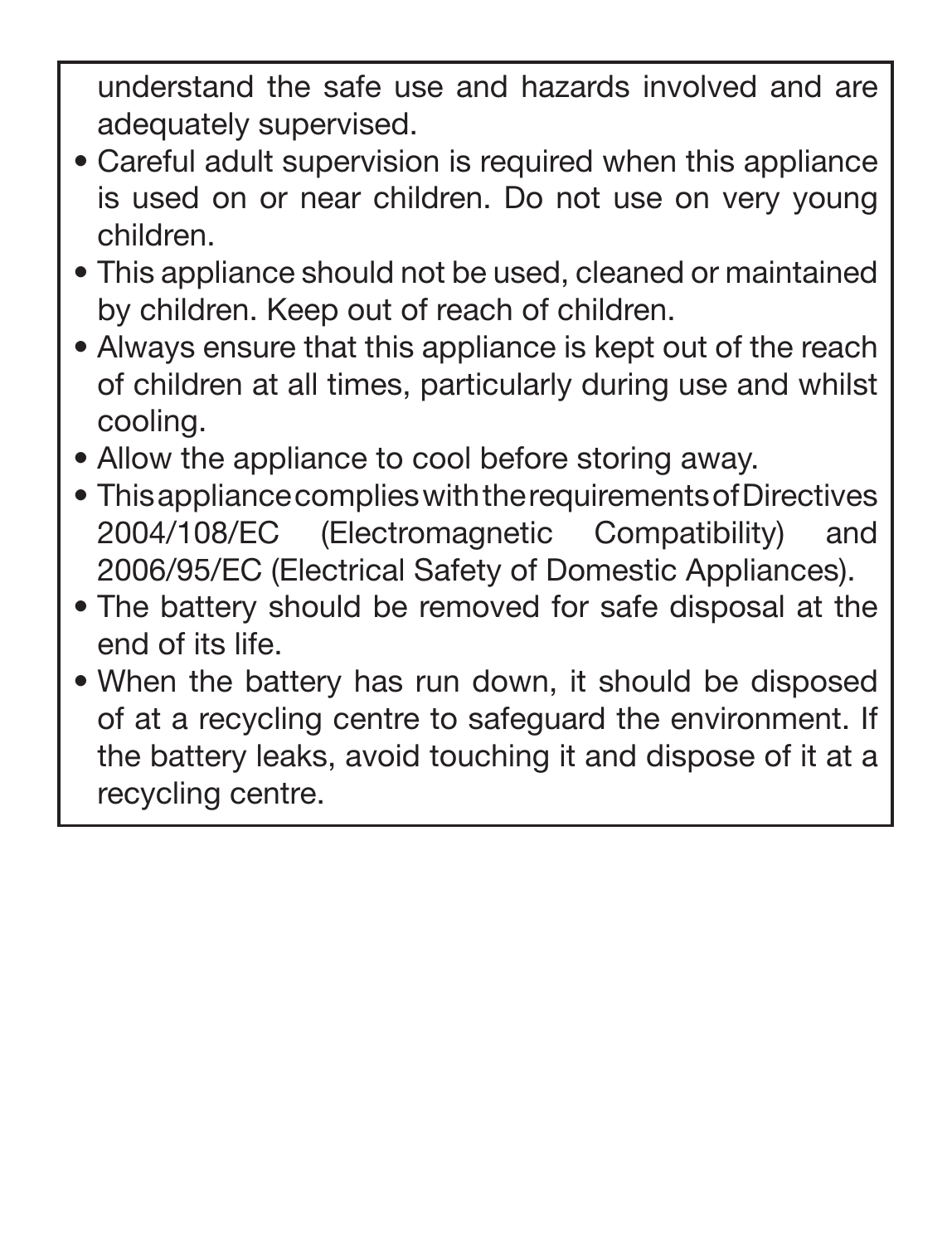#### INSTRUCTIONS FOR USE

#### Charging the Appliance

IMPORTANT! Only use the adaptor supplied with this appliance. This clipper is so easy to use, but before you do anything you must take your time to charge the unit for 2 hours before its first use. Even if you want to use it plugged in straight from the mains, this initial supercharge ensures optimum power performance to give smooth fast cutting every time. Maximum battery capacity will only be reached after 3 charging/discharging cycles. A 2 hour charge will provide approximately 85 minutes use. A 30 minute quick charge will provide approximately 30 minutes use.

When charging the appliance the blue LED charging light will flash slowly and continuously until the battery has fully charged, then the blue LED charging light will stop flashing but remain on.

NOTE: Do not charge the appliance for longer than the recommended time

Warning: If the charging light suddenly starts to flash rapidly then the appliance is faulty. If this happens then please stop charging and remove the adaptor from the mains and contact our Customer Care Centre for further advise (see the 'After Sales Service' section of the information booklet).

#### Mains Operation

- Ensure the appliance is switched off.
- Connect the adaptor to the base of the appliance and plug the adaptor into a suitable mains socket.
- The blue LED charging light will flash when the adaptor is correctly inserted into the appliance and connected to the mains.
- The appliance is now ready for use.
- **NOTE:** The appliance should not be used for longer than 20 minutes when operated from the mains.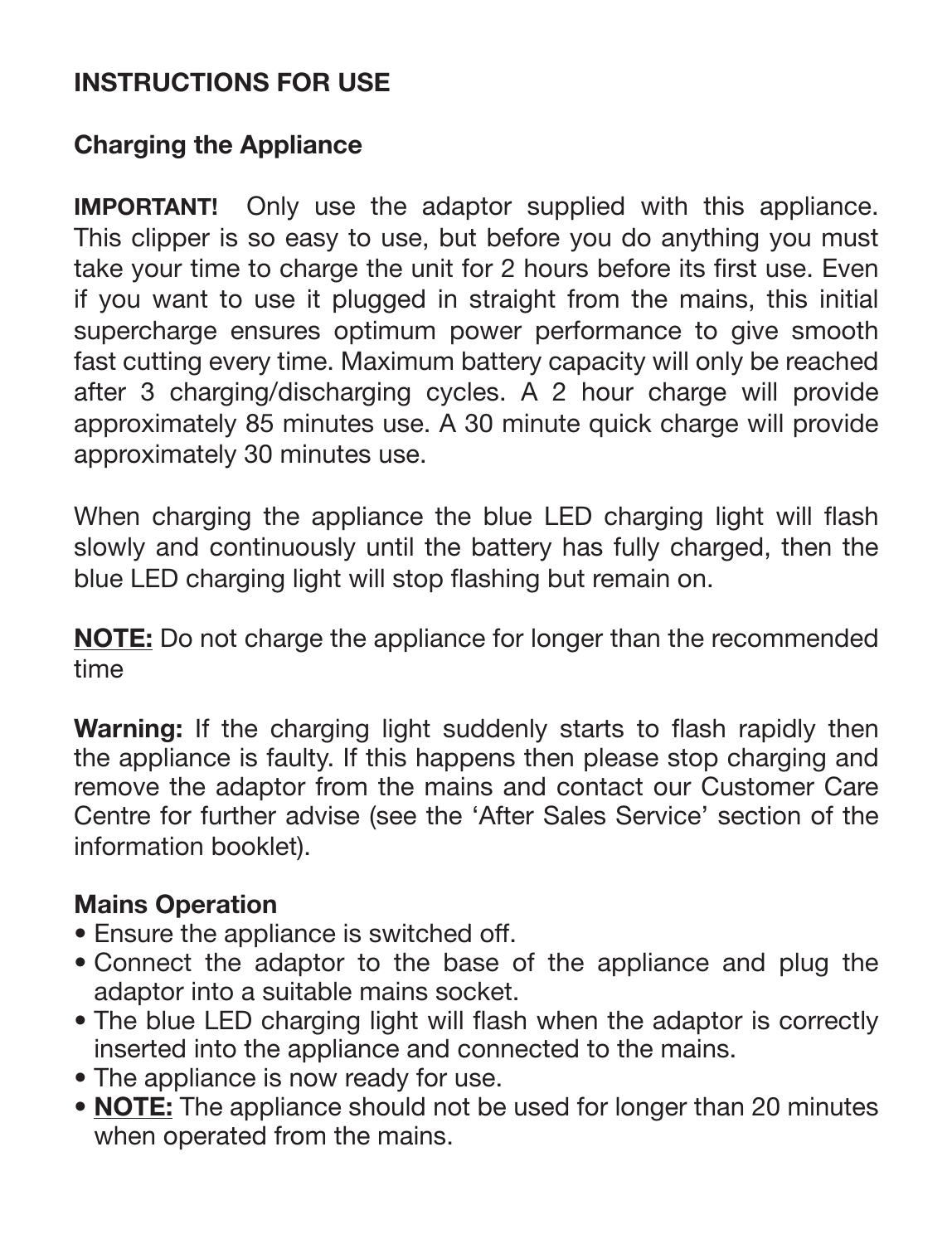#### Cordless Operation

- Insert the adaptor into the base of the appliance, plug into a suitable mains socket and switch on. The blue LED charging light will flash when the adaptor is correctly inserted into the appliance and connected to the mains.
- Once the appliance is fully charged the blue LED charging light will stop flashing but remain on, unplug the adaptor from the mains.

#### Oiling Instructions

IMPORTANT! It is highly recommended before each use to oil the blades with the oil provided. This ensures optimum cutting performance.

For the first use you will need to use the oil supplied with the product, unscrew the cap and cut off the very end of the plastic tube with a pair of scissors to release the oil.

To oil the blades ensure the unit is switched on. Gently squeeze the oil tube and apply 2 drops of oil onto the blades. Leave the unit on for a further few seconds to allow the oil to thoroughly spread the length of the blades. Switch off the unit and remove any excess oil by gently dabbing with a cloth.

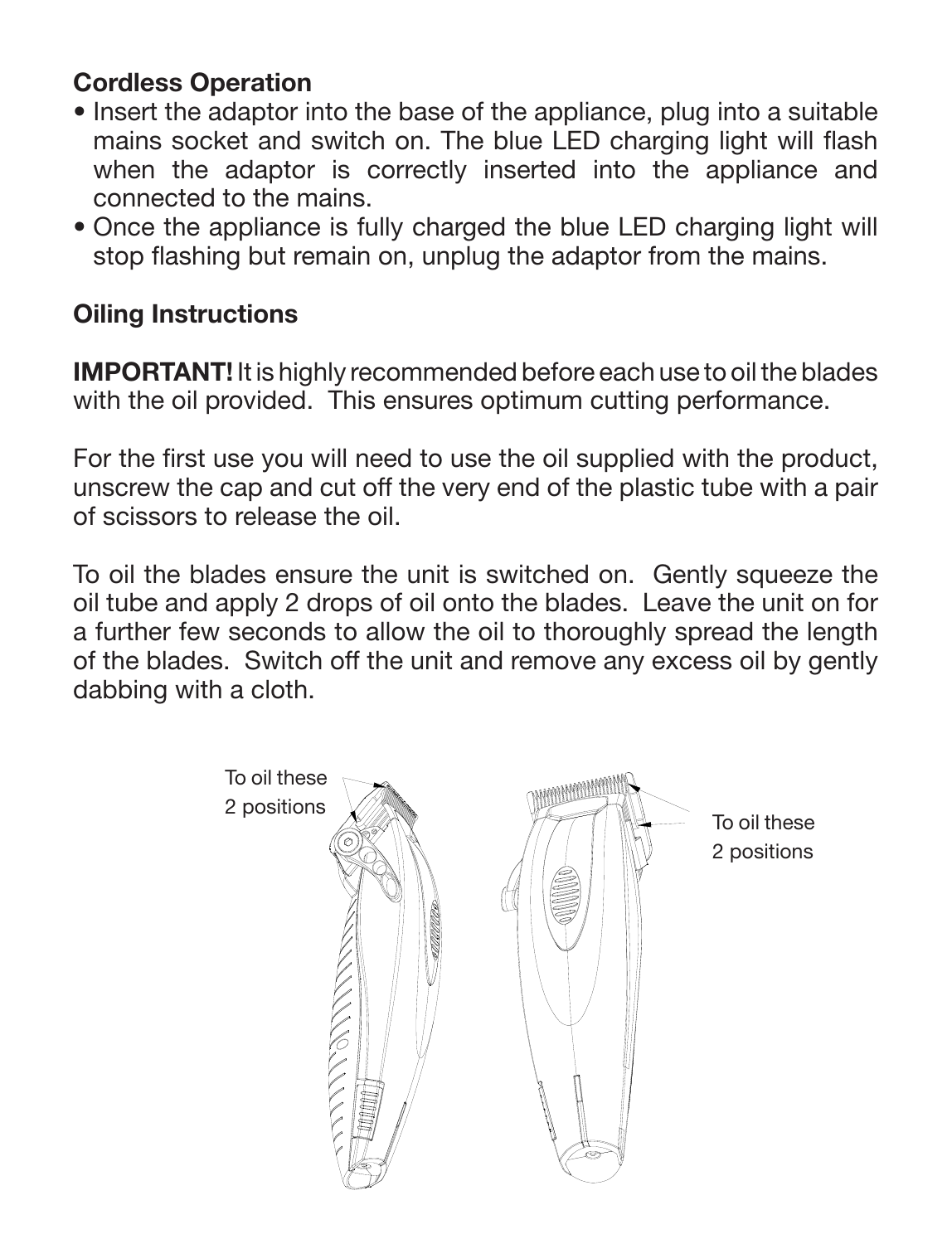#### Preserving the batteries

In order to maintain the optimum capacity of the rechargeable batteries, the appliance has to be fully discharged every 6 months approximately. Then recharge the appliance to full capacity, again for 2 hours.

#### Comb Guides

This appliance is supplied with 8 comb guides and a left and right ear taper guide:

| <b>Cutting Length</b> | Grade |
|-----------------------|-------|
| 3 <sub>mm</sub>       | #1    |
| 6 <sub>mm</sub>       | #2    |
| 9.5 <sub>mm</sub>     | #3    |
| 13mm                  | #4    |
| 16 <sub>mm</sub>      | #5    |
| 19 <sub>mm</sub>      | #6    |
| 22mm                  | #7    |
| 25mm                  | #8    |

- To attach a comb guide, ensure the appliance is switched off. Position the comb guide over the front of the clipper blade and slide over the head. Push and click the rear of the comb guide into position (see Fig.1).
- To remove the comb guide, ensure the appliance is switched off. Push the tab on the rear of the comb guide away from the head and lift off (see Fig.2).

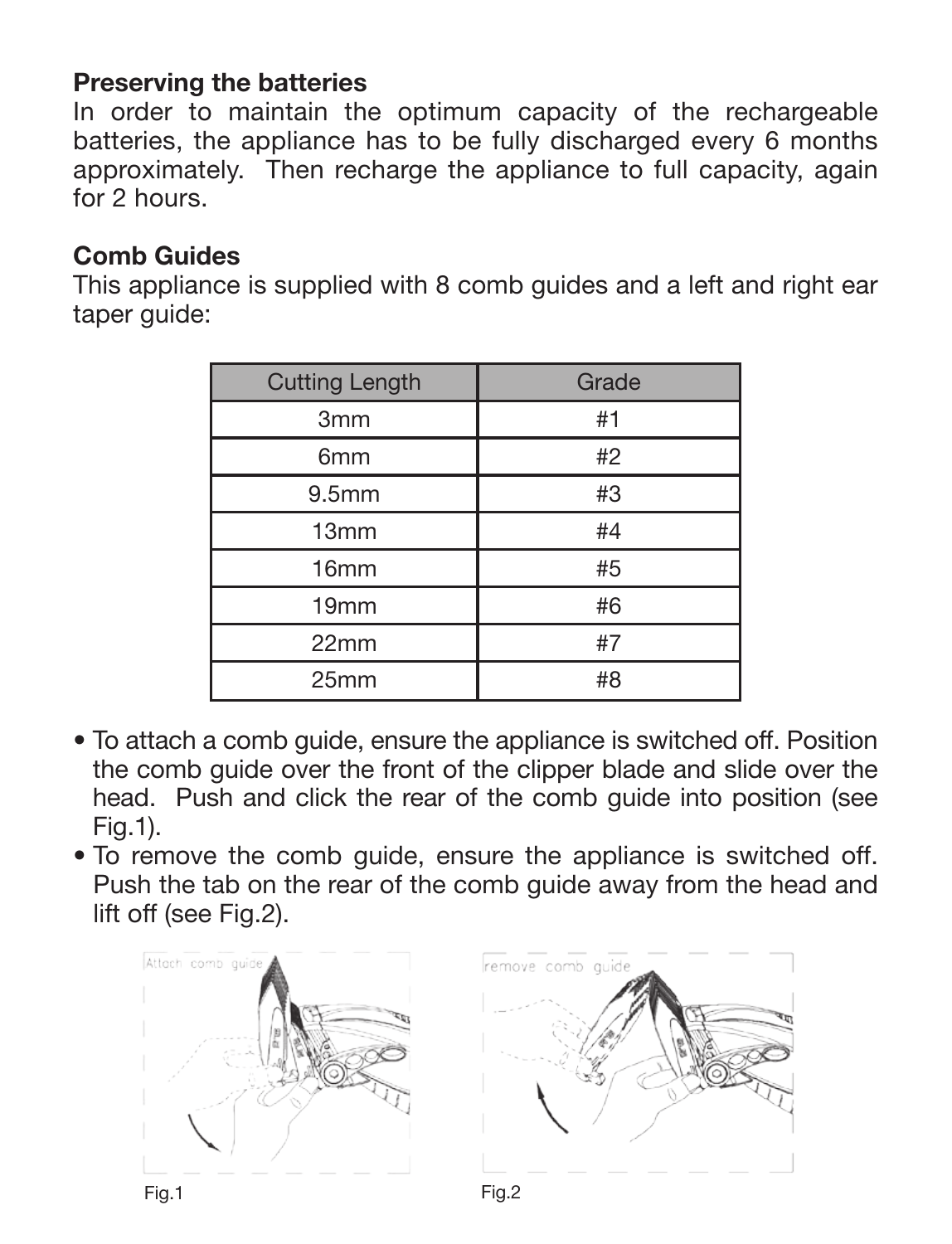The appliance is also supplied with 2 taper guides

The taper guides can be used above the ear to get a clean line.

- Attach either the left or right guide depending on which ear you are cutting above.
- Angle the clipper and gently stroke around the ear towards the back of the neck.

#### Taper Control

The taper control lever enables fine cut adjustment for precision clipping.

- To increase the cutting length, push the lever down.
- To reduce the cutting length, push the lever up.

#### Preparation for Use

- Always inspect the appliance before use to ensure the clipper blades are free from hair, debris etc.
- For best performance, use on clean, dry hair that has been combed until tangle-free.
- Ensure the appliance is sufficiently charged or plugged into the mains. NOTE: The appliance should not be used for longer than 20 minutes when operated from the mains.

#### **Clipping**

#### For an all over even cut:

- Attach a comb guide as required your clipper is supplied with 8 comb guides (grades 1-8). Each comb guide is labelled.
- Switch the clipper on and the blades will start to move.
- Starting at the nape of the neck, hold the clipper with the teeth of the clipper pointing upwards, ensuring that the comb guide is resting flat against the head.
- Slowly move the clipper upwards and outwards through the hair towards your crown, against the direction of the hair growth. The comb guide will help to lift the hair and the blades will cut the hair at the desired length.
- Once the desired length is achieved at the back of the hair, start clipping the top and sides.
- Hold the clipper to the front of your hair with the teeth pointing towards the back of your head, and move the clipper towards your crown. Repeat as necessary, moving in rows from the front and the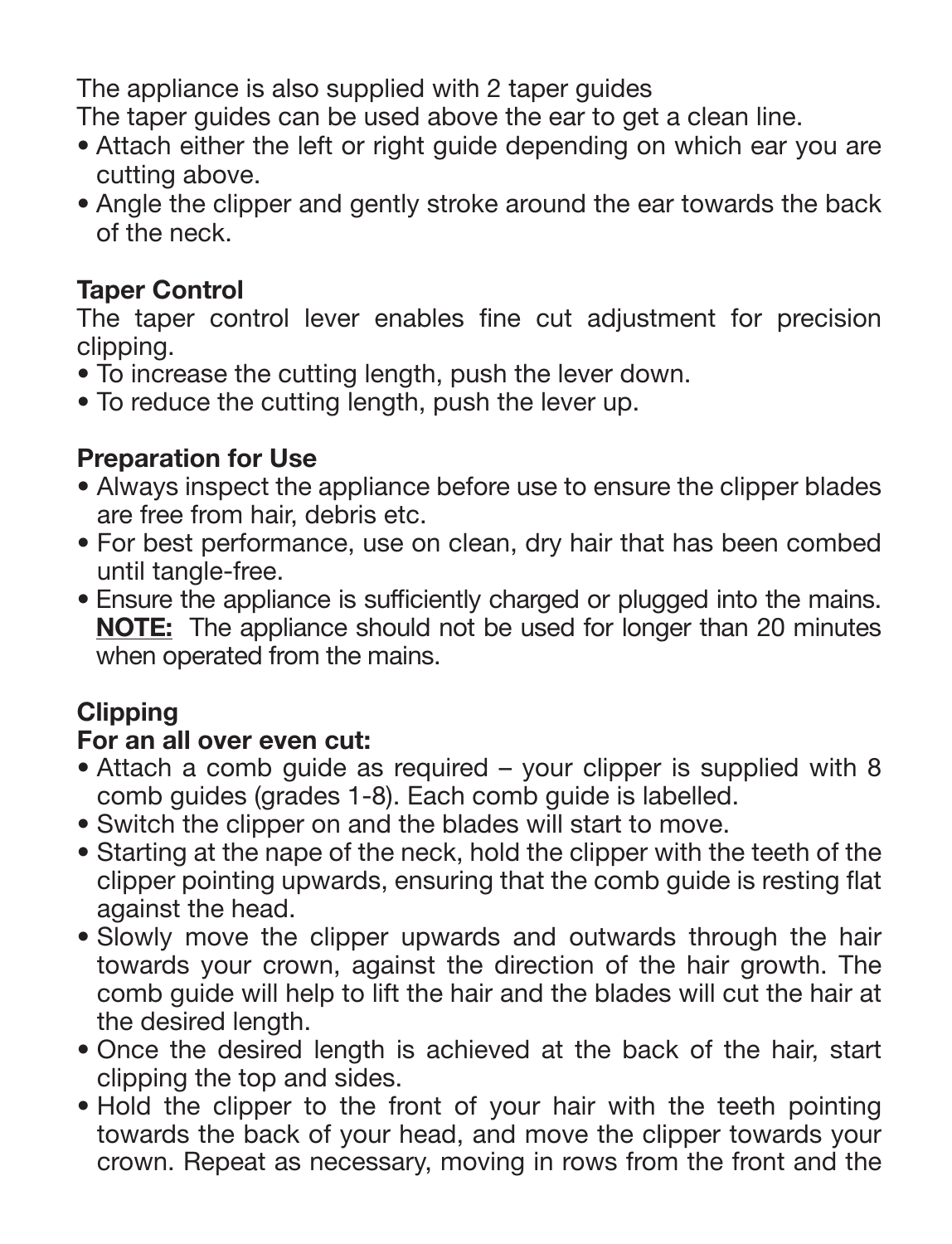sides of your head to the back.

• You should achieve an even length cut all over your head.

#### For a shorter back and sides, with length on the top:

- Attach the longer comb guide as required for the top of your hair – your clipper is supplied with 8 comb quides (grades 1-8). Each comb guide is labelled.
- Switch the clipper on and the blades will start to move.
- Hold the clipper to the front of your hair with the teeth pointing towards the back of your head and move the clipper towards your crown. Repeat as necessary, moving in rows from the front and the sides of your head to the back.
- If you then wish to take the back and sides of your hair to a shorter length, switch off the appliance and attach a shorter comb guide.
- Starting at the nape of the neck, with the comb guide flat against the head, move the clipper upwards and outwards over the area you want to take shorter.
- Repeat on the sides of the hair, starting with the teeth of the clipper pointing upwards and comb guide flat against the area above the ear, again moving the clipper upwards and outwards.

#### Outlining:

- To tidy up the edges around your cut e.g. neckline and sideburns, detach the comb guides.
- Hold the appliance upside down, so the front of the clipper is facing towards your head.
- Hold the clipper straight on your sideburns or neckline and move the clipper downwards. This will give you a clean, smooth finish.

#### Cleaning & Maintenance

To maintain optimum performance, the appliance should be cleaned after each use:

- Remove the comb guide the comb guides can be rinsed under running water. Please make sure they are dried thoroughly before storage or further use.
- Using the cleaning brush, brush and blow away any remaining hair from the blades.
- Do not disassemble the blades.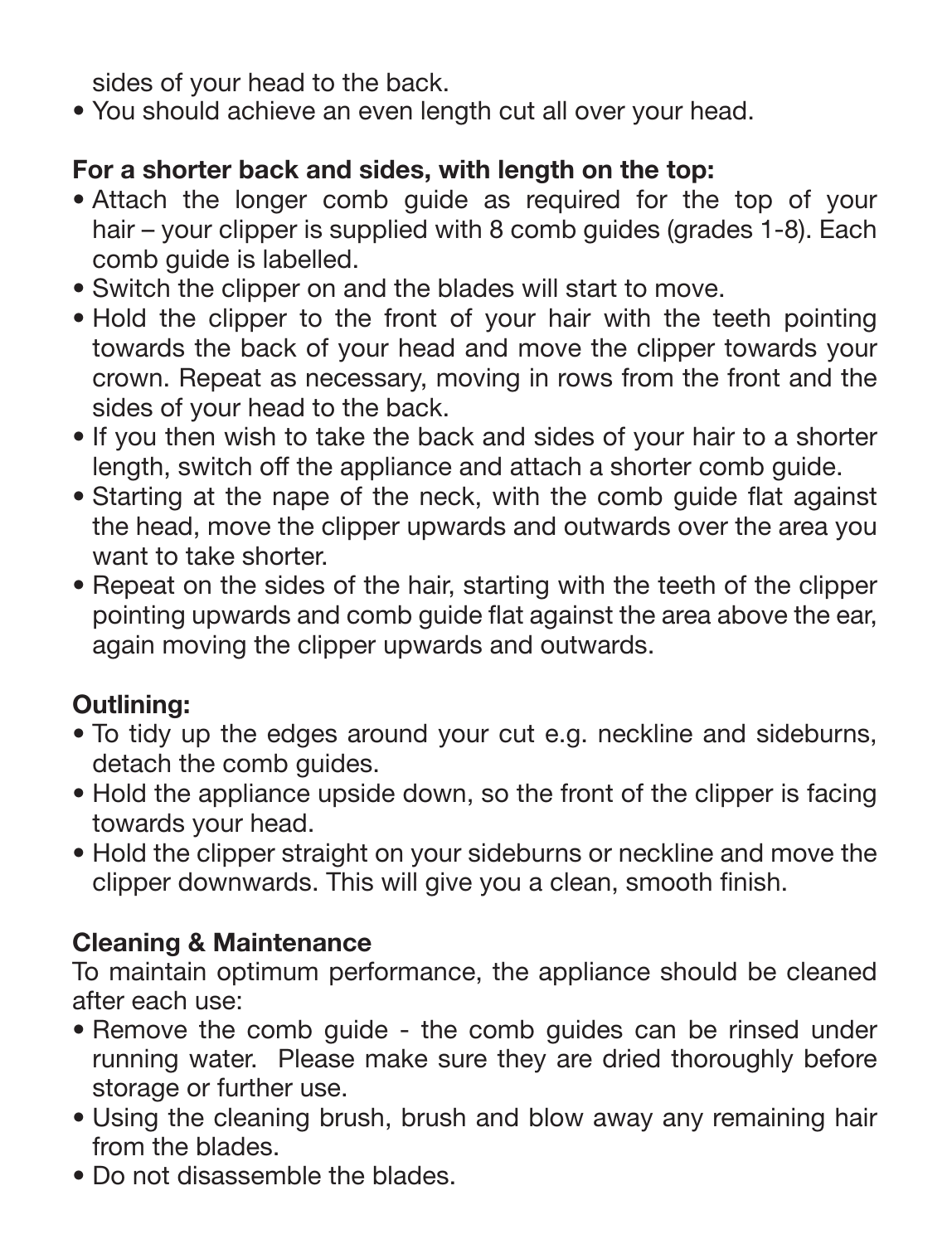

#### SAFE DISPOSAL

To minimise hazards to health and the environment at the end of this product's life, laws dealing with Waste Electrical and Electronic Equipment (WEEE) and The Waste Battery Directive require you to dispose of this product at a suitable collection facility where it will be sent for appropriate recycling. Please contact your local authorities for more details on recycling and safe disposal of these in your area.

#### UK GUARANTEE

This BaByliss For Men appliance is guaranteed for consumer use for 5 years. This guarantee covers defects under normal use from date of purchase and ceases to be valid in the event of alteration or repair by unauthorised persons. If the appliance does not perform satisfactorily due to defects in materials or manufacture, it will be repaired or replaced through. The Conair Group Ltd reserves the right to amend terms and specifications without prior notice.

This guarantee in no way affects your statutory rights.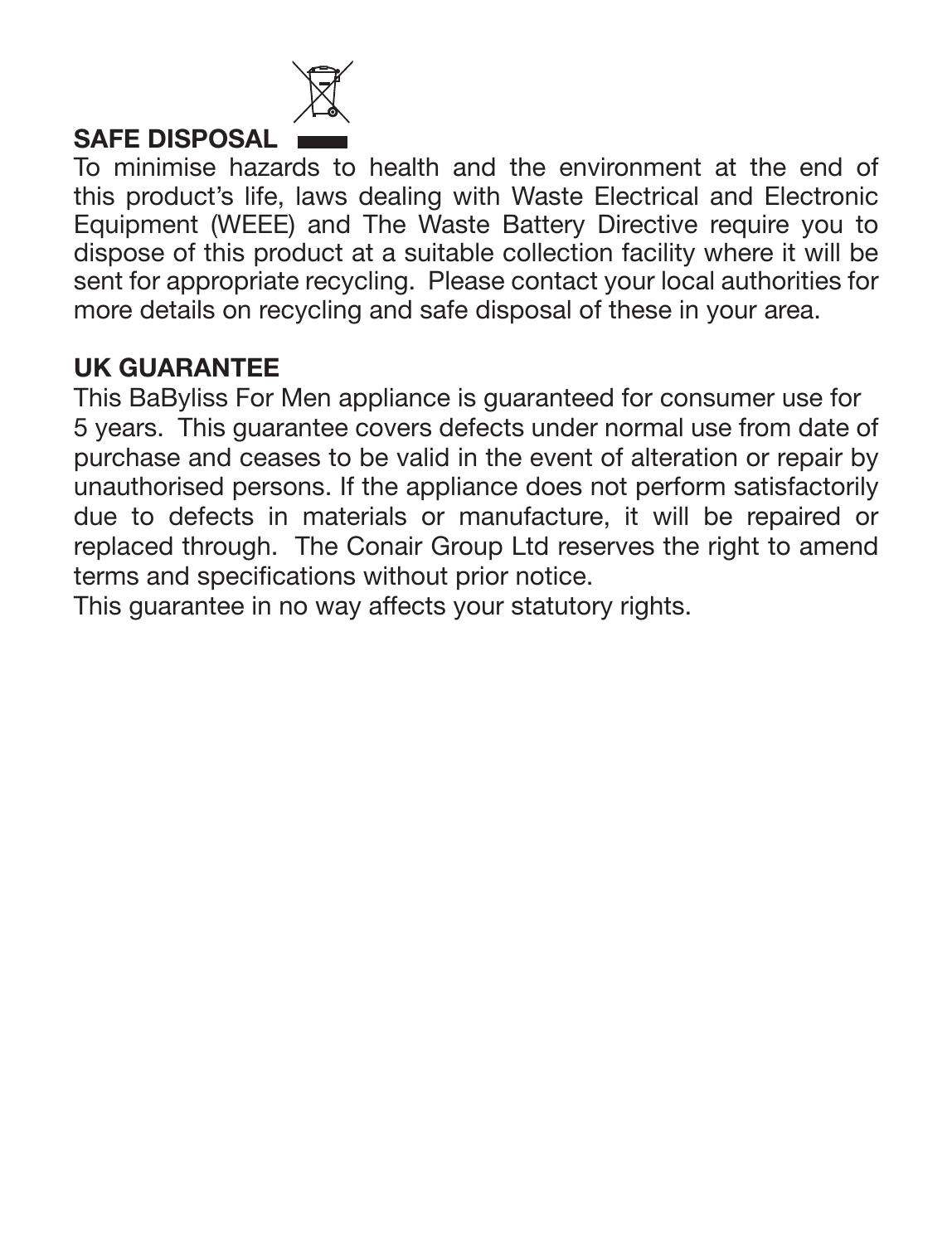#### UK AFTER SALES SERVICE

For further advice on using the appliance or should you need to return your product, please contact the Conair Customer Care Line on 0370 5 133191 (09:00 to 17:00 Monday to Friday) or email your enquiry to ukinfo@conair.com.

The return address is:

Customer Care Centre **Conair Logistics** Unit 4 Revolution Park Buckshaw Avenue Buckshaw Village **Chorley** PR7 7DW

Please enclose your returns number, name and address details, together with a copy of proof of purchase and details of the fault